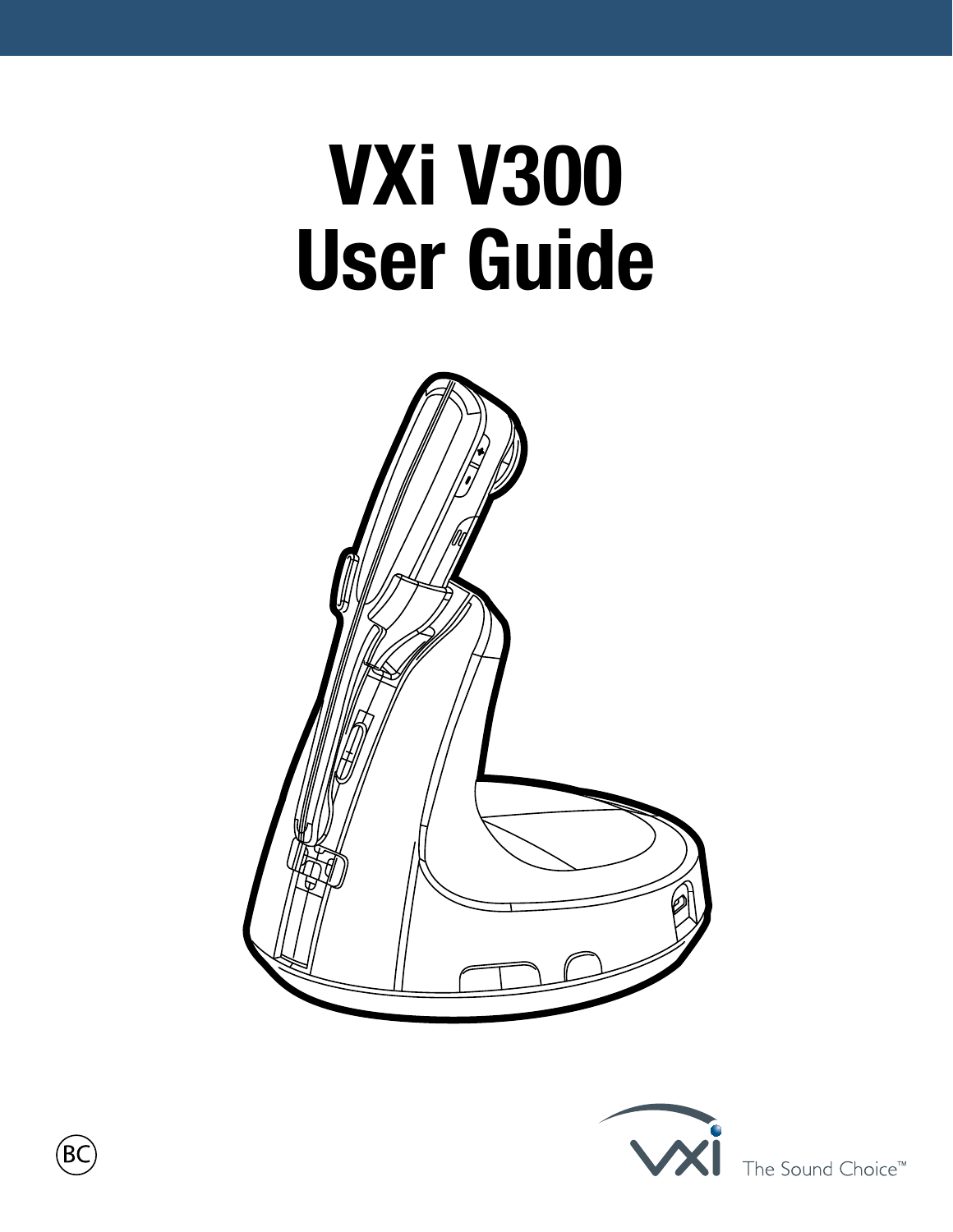# TABLE OF CONTENTS

| M<br>• V300 Headset Features<br>$\bullet$<br>• V300 Base Features<br>M                                                                                                                                                                                                                                                                                       |
|--------------------------------------------------------------------------------------------------------------------------------------------------------------------------------------------------------------------------------------------------------------------------------------------------------------------------------------------------------------|
| $\bullet$                                                                                                                                                                                                                                                                                                                                                    |
| $\bullet$<br>$\bullet$                                                                                                                                                                                                                                                                                                                                       |
| $\bullet$                                                                                                                                                                                                                                                                                                                                                    |
| $\bullet$                                                                                                                                                                                                                                                                                                                                                    |
| $\bullet$                                                                                                                                                                                                                                                                                                                                                    |
| Αс<br>• Changing Wearing Styles<br>$\bullet$<br>• Headset Positioning                                                                                                                                                                                                                                                                                        |
| Re<br>Connect to Your Phone, Computer<br>• Connect Power to Base<br>$\bullet$<br>• Install Battery and Charge Headset<br>• Connect and Configure Phone<br>- Office Phone<br>- Office Phone with EHS<br>Er<br>- Office Phone with L50 Lifter<br>Fu<br>- Analog (Home) Phone<br>• Connect to a Computer<br>• Connect (Pair) to a Cell Phone<br>• Position Base |
| Making Calls with an Office Phone  13<br>• Place a Call<br>• Answer a Call<br>• End a Call<br>• Mute a Call<br>• Reject a Call (Desk Phone)<br>• Answer a Second Incoming Call                                                                                                                                                                               |
| Making Calls with an Analog (Home) Phone 14<br>• Place a Call<br>• Answer a Call<br>• End a Call<br>• Mute a Call<br>• Reject a Call (Desk Phone)<br>• Answer a Second Incoming Call<br>• Switching a Call Between the Headset and<br>Handset                                                                                                                |

| Making Calls with a Computer $\dots\dots\dots\dots$ 15<br>• Make, Answer or End a Call in PC Mode                                                                           |
|-----------------------------------------------------------------------------------------------------------------------------------------------------------------------------|
| Making Calls with a Cell Phone  15<br>• Place a Call<br>• Answer a Call<br>• End a Call<br>• Mute a Call<br>• Reject a Call (Desk Phone)<br>• Answer a Second Incoming Call |
| Advanced Features  16<br>• Putting a Call on Hold<br>• Conference Two Call Channels Together                                                                                |
| Registering/Pairing Headsets to the Base  17<br>• Identifying Registered and Unregistered<br><b>Headsets</b>                                                                |
| • Registering a Headset to the Base<br>• Deregistering/Unpairing a Headset from the Base<br>• Using Two Headsets on One Base                                                |
| Energy-Saving Charging Mode  18                                                                                                                                             |
| Functions and Indicators Tables  19                                                                                                                                         |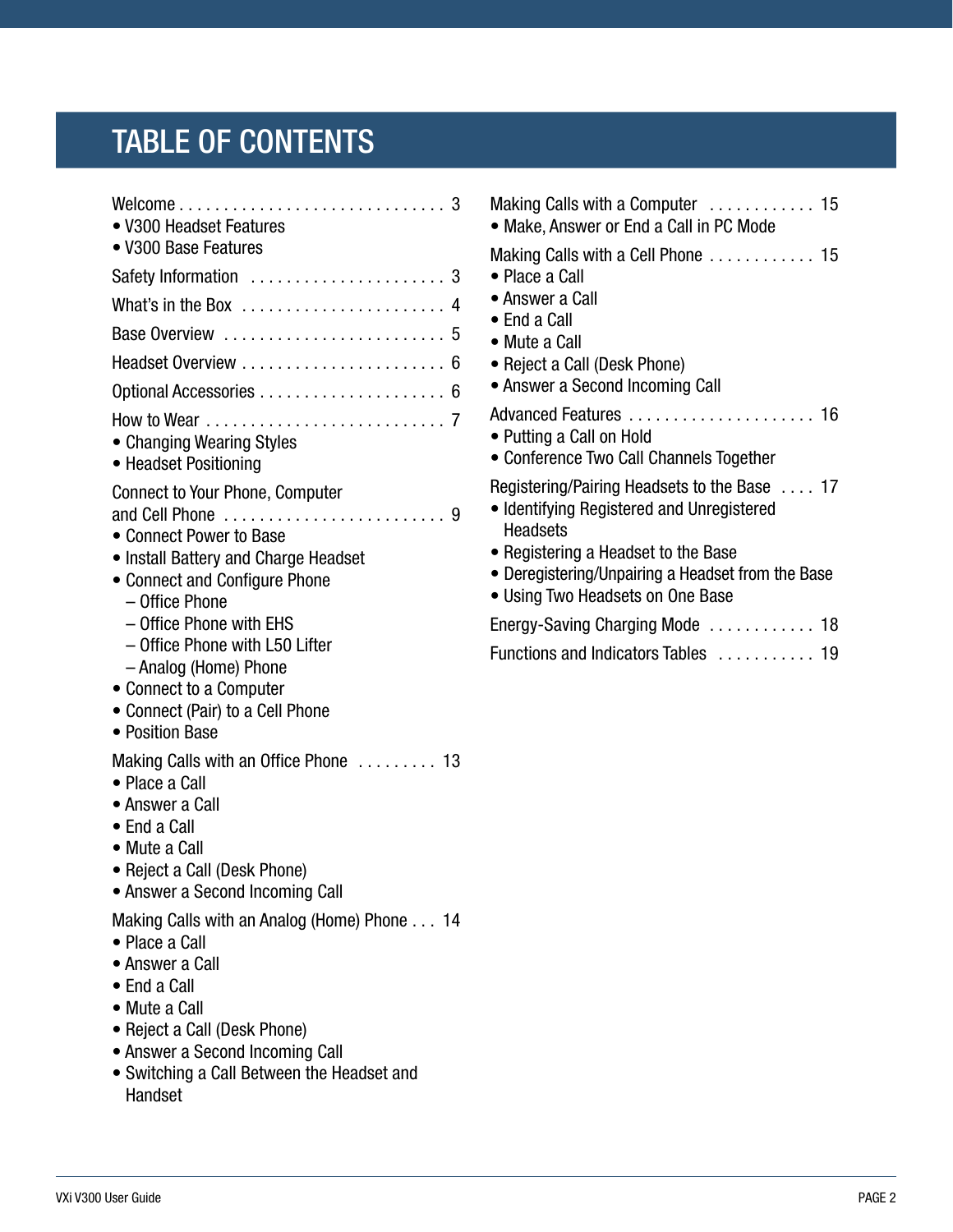# <span id="page-2-0"></span>WELCOME

Congratulations on purchasing your new VXi office wireless product. This guide contains instructions for setting up and using your VXi V300 Wireless Headset System.

#### **V300 Headset Features**

- Advanced noise-canceling microphone
- Choice of wearing styles: headband, ear hook or neckband
- 300+ feet of wireless range from the base
- 10 hours of talk time

#### **V300 Base Features**

- Headset docking/charging cradle
- Connects to desk phone
- Connects to PC via USB
- Connects to a cell phone via Bluetooth

# <span id="page-2-1"></span>SAFETY INFORMATION

*IMPORTANT SAFETY NOTE: Prolonged exposure to high volume levels can damage your hearing. To avoid injury, set the volume to the lowest comfortable level. If you experience ringing in your ears, or voices sound muffled, stop using the headset. Avoid turning up the volume to block noisy surroundings. It's possible for your ears to adapt to volume that is too high, and this could result in permanent hearing damage without any noticeable discomfort.*

- Plastic bags and small parts may cause choking if ingested. Keep them away from small children and pets.
- Use only the power adapter included with this product.
- Do not immerse any part of this product in water.
- Unplug product from the wall outlet before cleaning.
- Clean your headset with a slightly damp cloth as required. Dampen the cloth with only water or a mild soap and apply only on plastic parts. Do not use liquid cleaners or aerosol cleaners.
- This product contains a replaceable lithium-ion rechargeable battery. Use only the supplied rechargeable battery. When replacing, use the VXi replacement battery.
- Dispose of batteries in a safe manner. Do not burn or puncture which could release caustic material and cause injury. Do not dispose of battery in a fire. The cells may explode. Check with local codes for disposal instructions.
- Avoid temperatures exceeding 140° F (will cause equipment failure).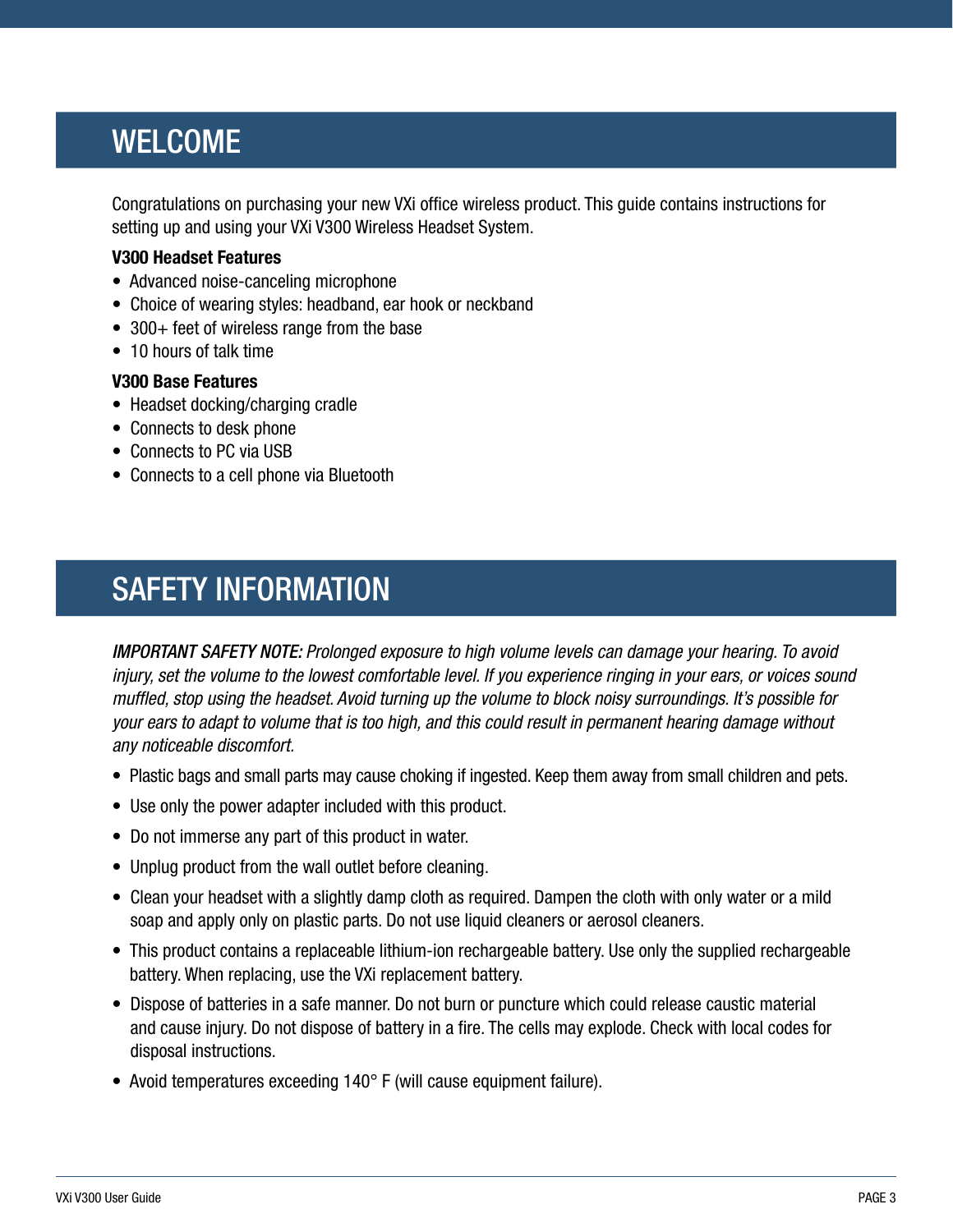# <span id="page-3-0"></span>WHAT'S IN THE BOX

- **1.** Base
- **2.** Headset
- **3.** Power Supply
- **4.** Phone and USB Connection Cables
- **5.** Headset Battery and Battery Door
- **6.** Wearing Accessories
	- Headband
	- Neckband
	- Ear Hook

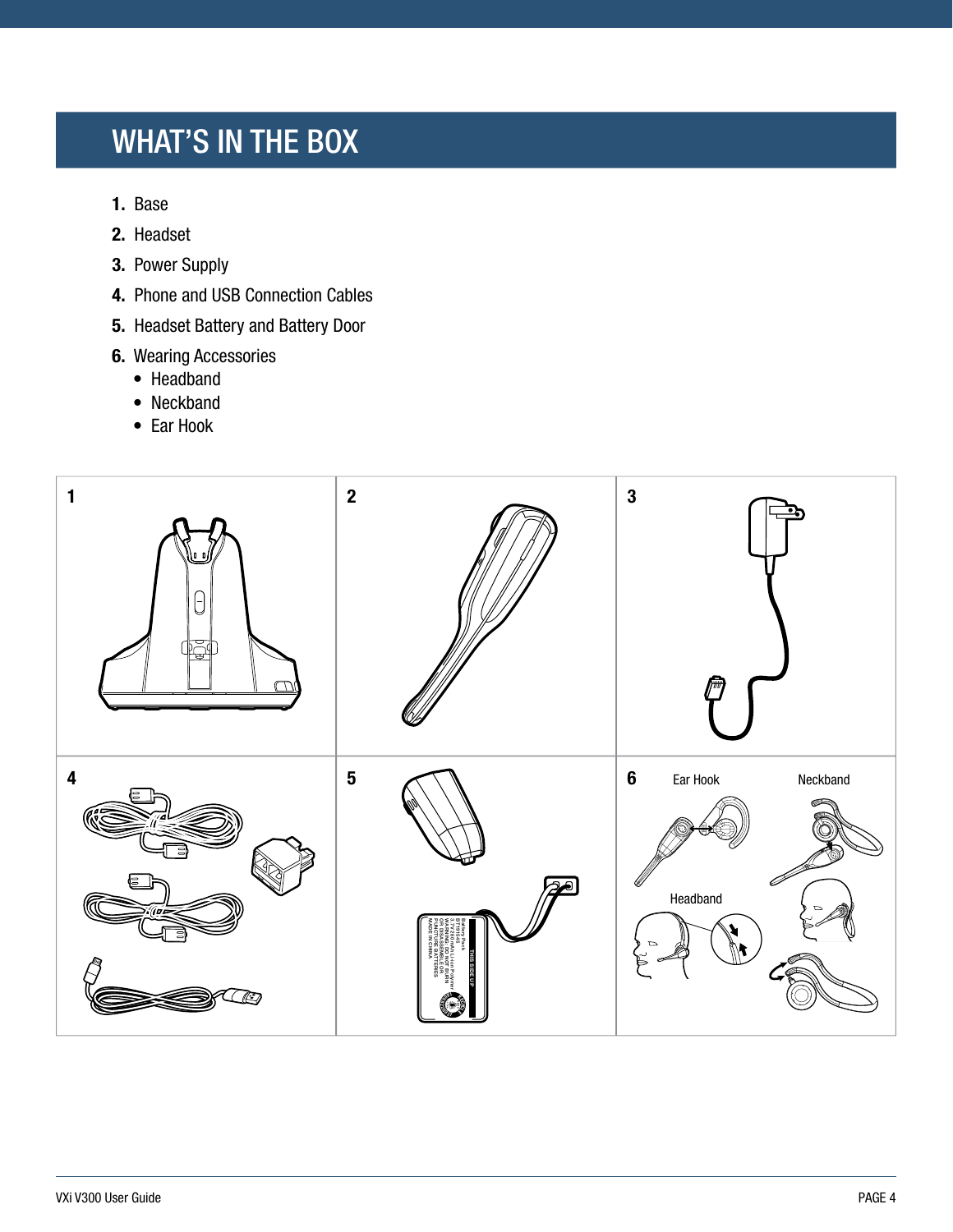# <span id="page-4-0"></span>BASE OVERVIEW

#### **Front**

- A. Headset Docking/Charging Cradle
- B. PC Button/LED
- C. Phone Button/LED
- D. Bluetooth Button/LED
- E. Mute LED
- F. Headset/Bluetooth Pairing Button

#### **Back**

- A. Micro-USB Port
- B. EHS/Lifter Port
- C. Power Port
- D. Analog Telephone Port
- E. Base Jack Port
- F. Handset Port

#### **Left Side**

A. Phone Compatibility Switch

### **Right Side**

- A. Headset Microphone Level Adjustment Buttons
- B. Mode Button
- C. Micro-USB Port







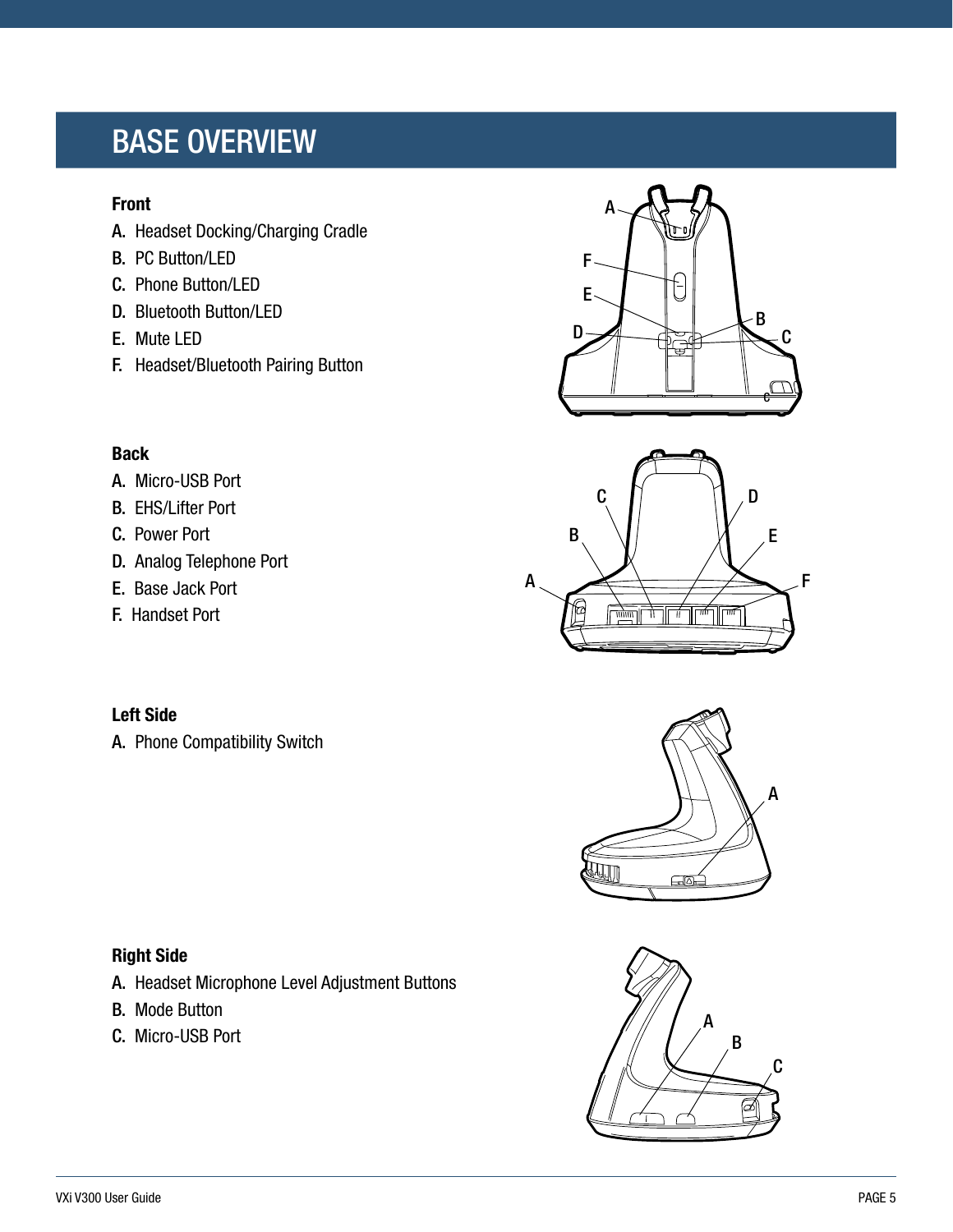# <span id="page-5-0"></span>HEADSET OVERVIEW

- A. Mute
- B. Call Control On/Off
- C. Volume  $+$  / -
- D. Earpiece
- E. Battery Cover
- F. Headset Charging Contacts
- G. Microphone



# <span id="page-5-1"></span>OPTIONAL ACCESSORIES

#### **Replacement Wearing Styles Kit**

#### **Replacement Headset Battery**

#### **Replacement Headset**

**VEHS Electronic Hook Switch (EHS)** – Electronically takes your desk phone off hook. Enables remote call answer/end with your headset. See [www.vxicorp.com/VEHS](http://www.vxicorp.com/VEHS) for VEHS variants and supported phones.

**L50 Lifter** – Automatically depresses/releases the handset hook switch of your desk phone. Enables remote call answer/end with your headset.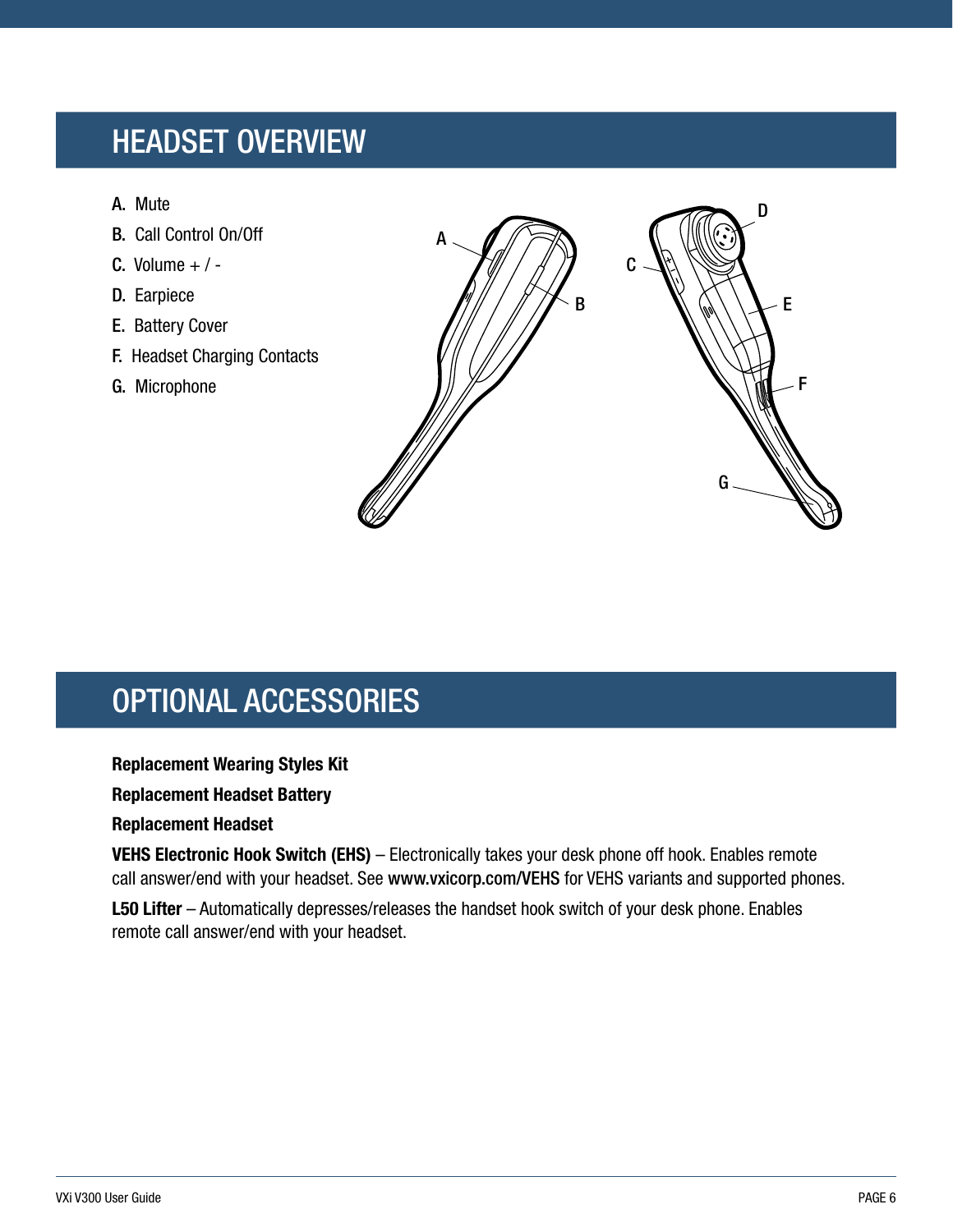# <span id="page-6-0"></span>HOW TO WEAR

### **Changing Wearing Styles**

The V300 office wireless headset comes with a choice of wearing styles:

#### **Ear Hook**

- Choose the ear bud that fits your ear most comfortably.
- Place the ear bud over the post on the ear hook.
- To attach the ear hook, place it over the earpiece and gently press it into place.
- Loop the ear hook over the ear and rotate the headset so the microphone is angled toward the mouth.



#### **Headband**

- Position the headset earpiece over the headband ring and press until it clicks into place.
- Angle the headset so the microphone boom points toward the corner of the mouth.
- Slide the headband in or out to adjust fit.

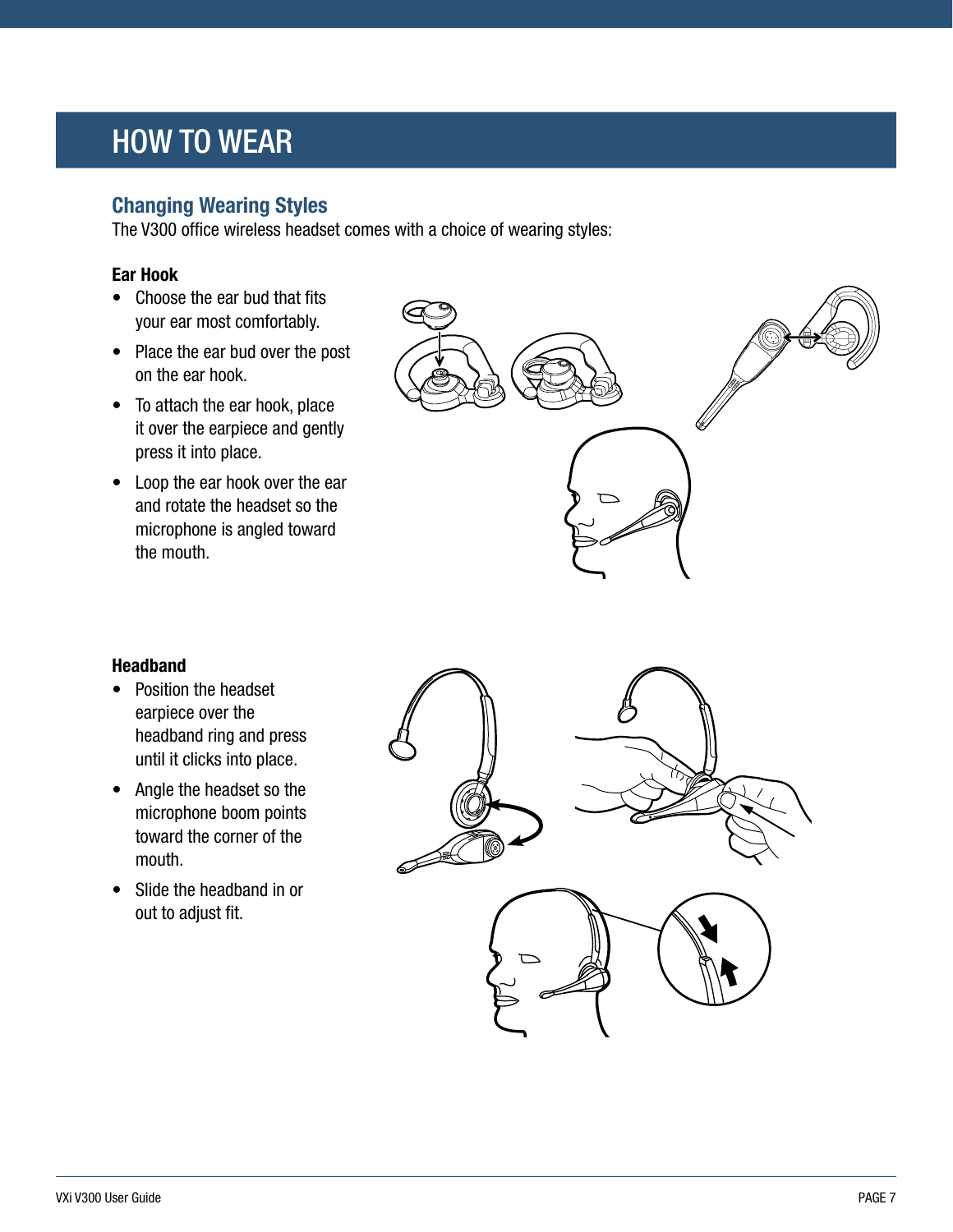# HOW TO WEAR (continued)

#### **Neckband**

- Position the headset earpiece over the neckband ring and press until it clicks into place.
- To wear, position the neckband around the back of the neck and over both ears. Angle the microphone boom toward the corner of the mouth.
- To switch neckband wearing sides, remove the headset from the neckband, and then remove the ring from the neckband arm. Insert the ring post into the bottom hole of the other neckband arm until it clicks into place.



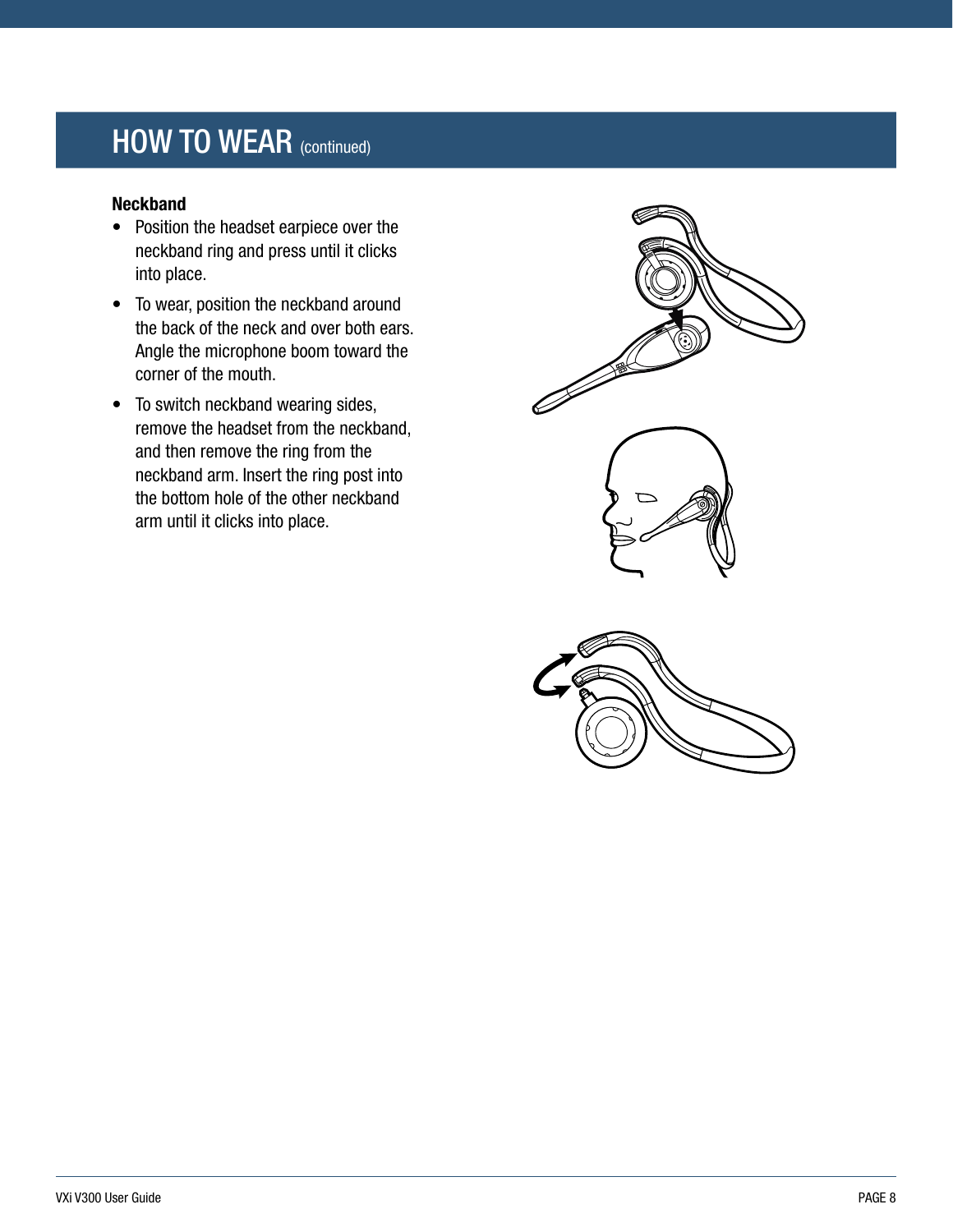# <span id="page-8-0"></span>CONNECT TO YOUR PHONE, COMPUTER AND CELL PHONE

### **Connect Power to Base**

- A. Remove the panel from the bottom of the base.
- B. Connect the power adapter cable into the base power port (green dot) and plug the power adapter into an electrical socket.





# **Install Battery and Charge Headset**

- A. Remove the battery cover from the headset.
- B. Insert the battery into position with the label "THIS SIDE UP" facing up.
- C. Connect the battery lead to the headset.
- D. Replace the battery cover and place the headset in the charging cradle. The LED on the headset will be red when charging and will change to blue when the headset is fully charged.



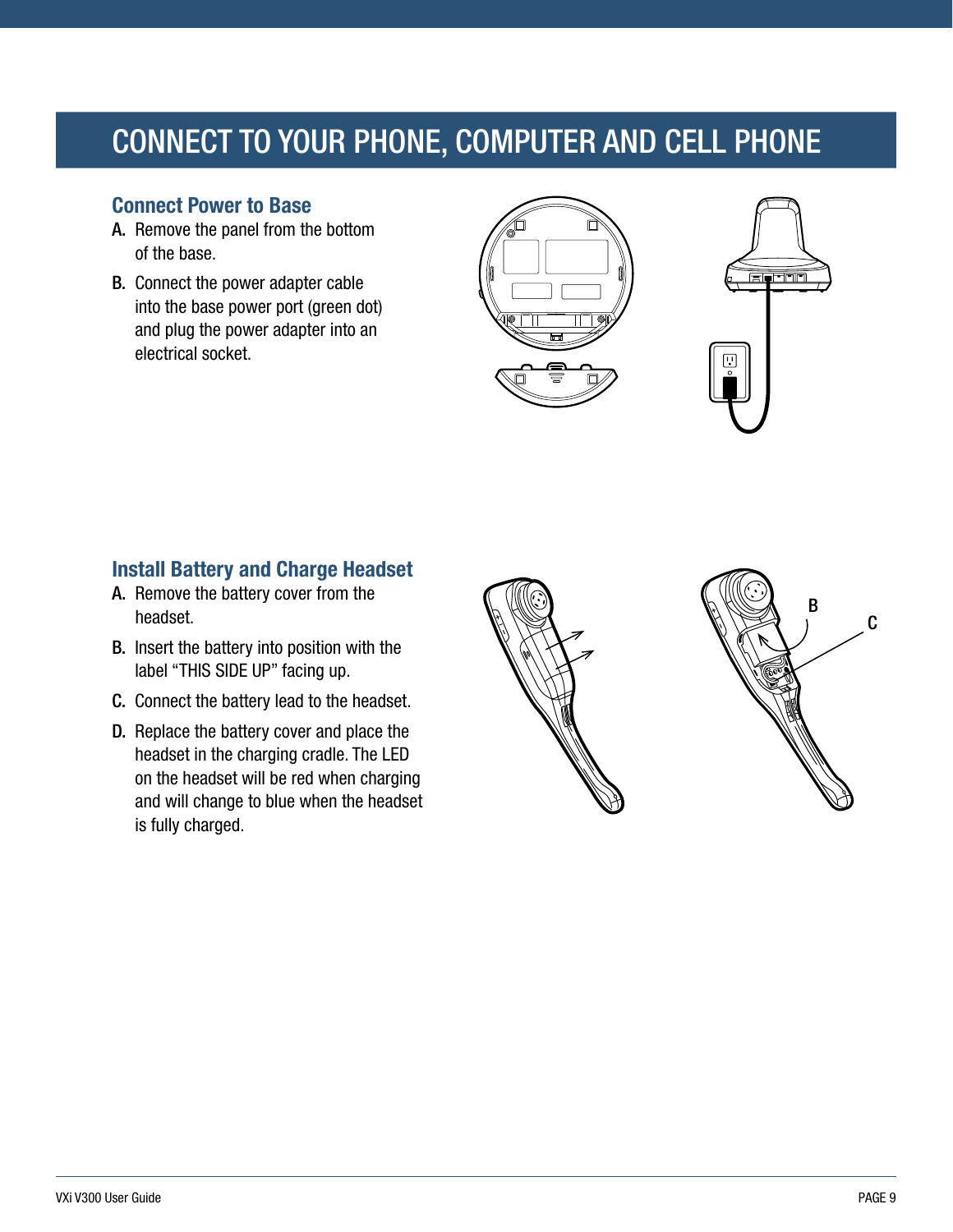# CONNECT TO YOUR PHONE, COMPUTER AND CELL PHONE (continued)

#### **Connect and Configure Phone**

There are four options for setting up the V300 with your phone. Select the best option for your situation:

- Office Phone (standard)
- Office Phone with EHS (sold separately)
- Office Phone with L50 Lifter (sold separately)
- Analog (Home) Phone

#### **Office Phone (standard)**

- 1. Remove the panel from the bottom of the base.
- 2. Connect the base jack cable (orange flag) to the base jack port (orange dot) on the base and the other end to the headset port of the phone. If you do not have a headset port, you will need to use the handset port.
- 3. Check Configuration and Make a Test Call:
	- Set your desk phone volume to mid-range.
	- Make sure the base shows the phone output is selected. A green LED indicates the mode is set for office phone use. If it is red, press the mode button on the side of the base to change to the correct mode.
	- Check that the phone compatibility switch on the side of the base is correct for your phone. Most phone makes use setting D (default), but many Cisco phones will use setting A.



- Open the headset line on your desk phone, or remove the handset from the cradle if you are connected to the handset port.
- While wearing the headset, press the call control button on the headset.
- If you do not hear a dial tone (or tones) when pressing the dial pad buttons, try the other base compatibility switch settings until you do.
- Dial a test call from the desk phone.
	- You can fine-tune the earpiece volume using the headset volume buttons.
	- If additional microphone gain (speaking volume) is needed, or if you hear your voice echo in the earpiece (excessive side tone), you can adjust this with the microphone volume buttons on the side of the base.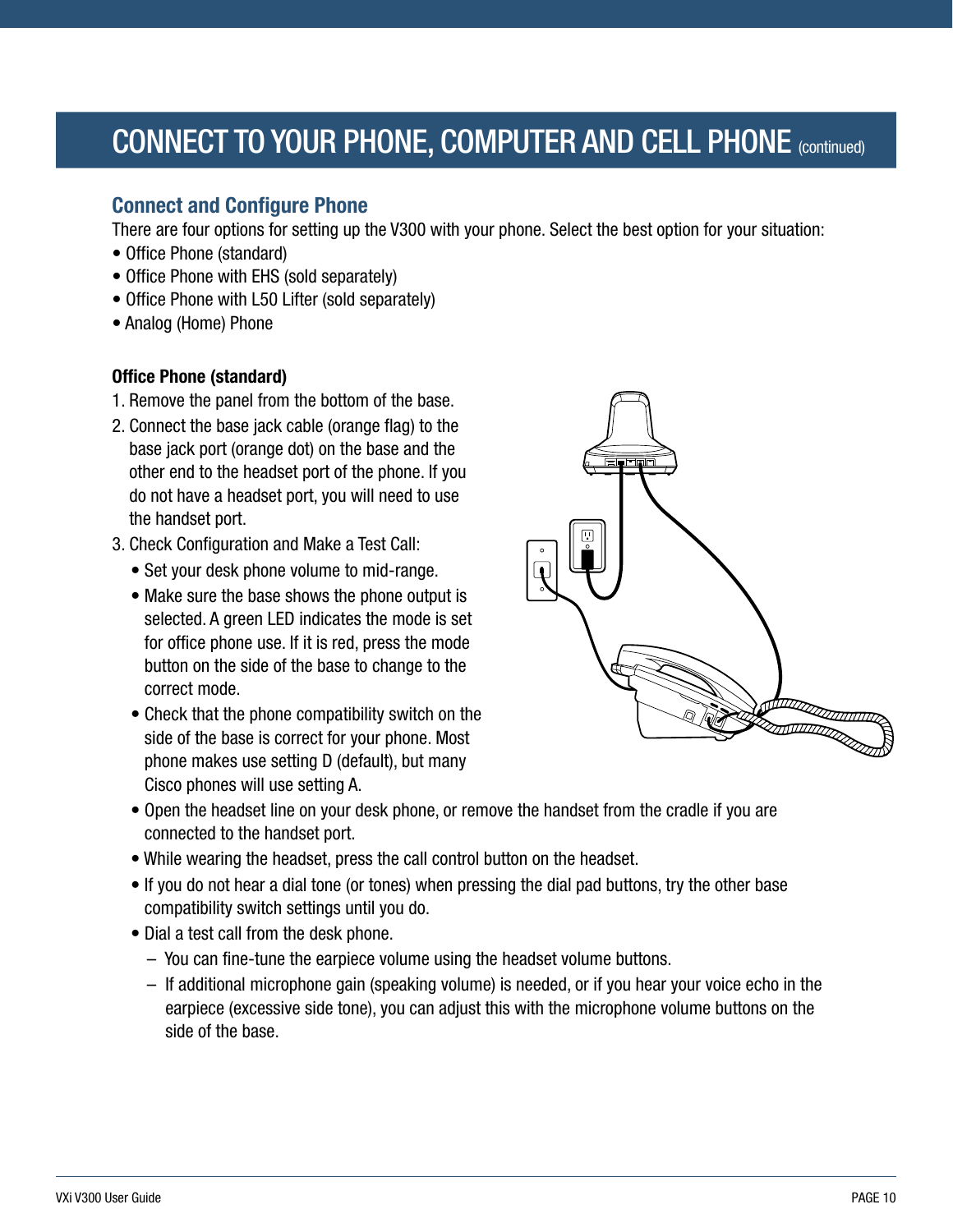# CONNECT TO YOUR PHONE, COMPUTER AND CELL PHONE (continued)

#### **Office Phone with EHS (sold separately)**

- 1. Remove the panel from the bottom of the base.
- 2. Connect the base jack cable to the headset port of the phone and configure as described above.
- 3. Snap the EHS on to the base unit.
- 4. Connect the EHS cable to the EHS/lifter port on the base station. Refer to the EHS setup instructions for further installation details.

#### **Office Phone with L50 Lifter (sold separately)**

- 1. Connect the desk phone connection cable to the handset port of the phone.
- 2. Check "Configuration and Make a Test Call" (see above).
- 3. Attach the L50 Lifter to your phone. Refer to the L50 user's guide for lifter setup and adjustment details.

#### **Home (Analog) Phone**

- 1. Remove the panel from the bottom of the base.
- 2. Connect the telephone line cord (red flag) to the "Tel Wall Jack Port" (red dot) on the base. Plug other end of the cord into the line splitter.
- 3. Plug the line splitter into the telephone wall jack.
- 4. Connect the analog (home) phone to the other port of the line splitter.
- 5. Replace the panel on the bottom of the base station.
- 6. Check "Configuration and Make a Test Call":
	- Make sure the phone output on the base is lit red.
	- Press the mode button until the phone LED on the base is lit red.
	- Lift the phone's handset (if cordless, activate handset).
	- Press the call control button on the headset and listen for a dial tone in the headset. In analog phone mode, the compatibility switch has no function.
	- Dial a call on the phone as normal. Once the call is connected, you may replace the phone handset (or turn the cordless handset off).



- You can fine-tune the earpiece volume using the headset volume buttons.
- If additional microphone gain (speaking volume) is needed, or if you hear your voice echo in the earpiece (excessive side tone), you can adjust this with the microphone volume buttons on the side of the base.
- Press the call control button on the headset again to end the call.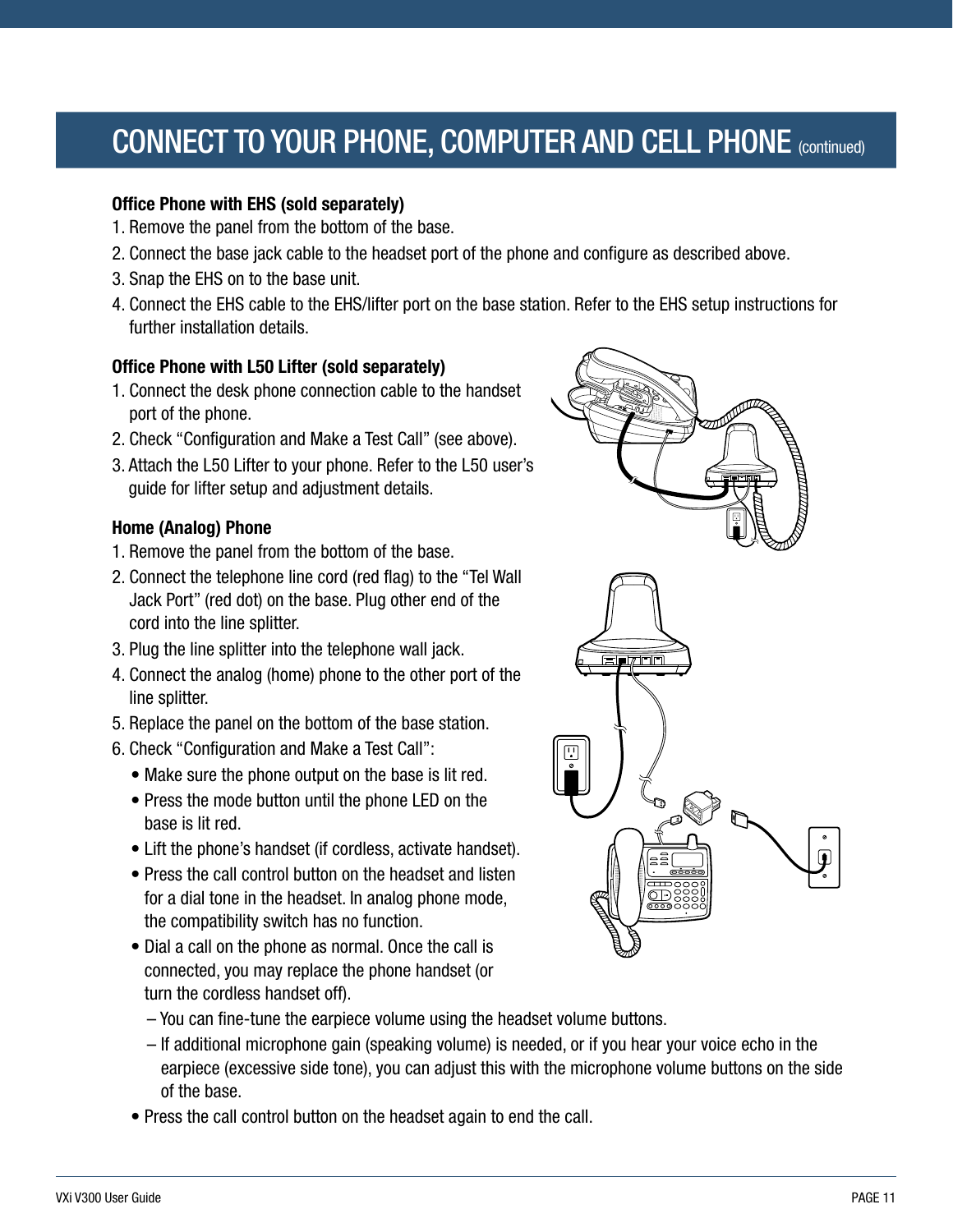# CONNECT TO YOUR PHONE, COMPUTER AND CELL PHONE (continued)

#### **Connect to a Computer**

#### **Connect USB**

- 1. Plug the small micro-USB connector on the end of the USB cable provided into the micro USB port on the side of the base.
- 2. Plug the other end into the USB port on your computer.
- 3. Wait for your operating system to indicate that it has recognized the headset and that it is ready to use.

#### **Configure Computer Audio Settings**

- 1. Press the PC mode button on the base. The PC indicator LED will be lit red.
- 2. Go to your computer's audio settings and make sure that "VXi V300" is selected under both playback and recording.
- 3. If necessary, make sure the "VXi V300" is also selected for use in your communications software settings.

### **Connect (Pair) to a Cell Phone**

- 1. Press the Bluetooth mode button on the base. The Bluetooth indicator LED will be lit blue.
- 2. Press the call control button on the headset.
- 3. Press the Bluetooth icon at the bottom of the Pair button for 4-6 seconds. You will hear the voice prompt "Enter pairing" and the blue LED on the Pair button will be flashing fast.
- 4. Open the Bluetooth menu on your device and tell it to search or "scan" for new devices.
- 5. Select "VXi V300" to pair the base with your device.
- 6. Successful pairing and connection will be indicated by the voice prompt "Connection Successful" and the Bluetooth icon on the Pair button will be lit solid blue.

#### **Position Base**

To reduce the possibility of noise and interference problems, position the base at least 6 inches away from your desk phone and at least 12 inches away from your computer.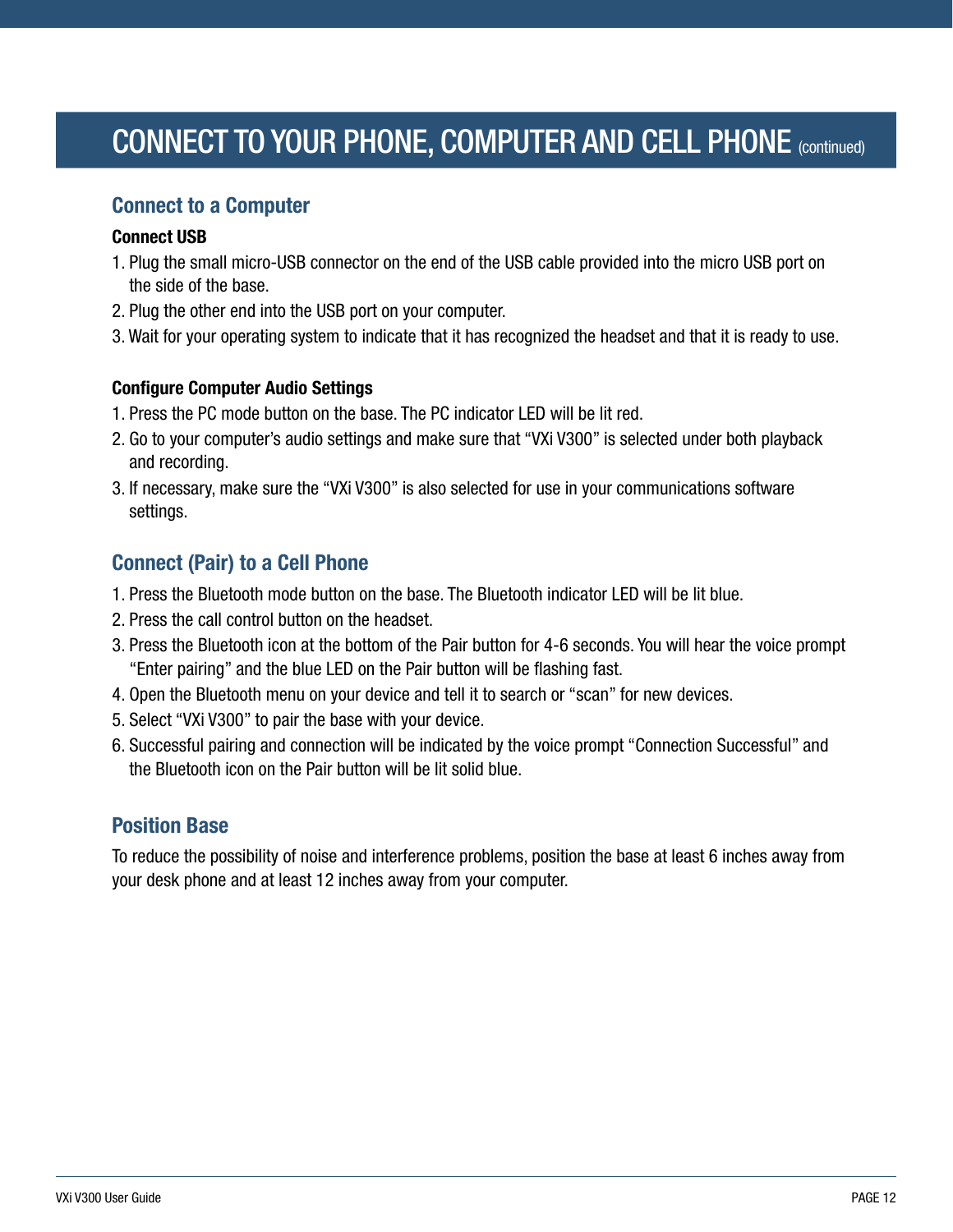# <span id="page-12-0"></span>MAKING CALLS WITH AN OFFICE PHONE

### **Place a Call**

- While wearing the headset, press the headset call control button.
- Open an active line on your desk phone. *If you are using an EHS or the L50 Lifter, this step will be automatic.*
- Dial the number on your desk phone.
- To end the call, either press the headset call control button, or replace the headset in the base-charging cradle. If needed, hang up on your desk phone *(automatic with EHS or L50)*.

### **Answer a Call**

- Put the headset on and press the headset call control button.
- Answer the call with your desk phone controls *(automatic with EHS or L50)*.

# **End a Call**

• To end a call, either press the headset call control button, or replace the headset in the base-charging cradle. If needed, hang up on your desk phone *(automatic with EHS or L50).*

### **Mute a Call**

- During a call, you can mute the headset pressing the mute button.
- The red LED mute indicator on the base will light and you will hear a short beep in the headset every 15 seconds until mute is deactivated.
- To unmute, press the mute button on the headset again.

### **Reject a Call**

• To reject an incoming call, use the call reject function on your desk phone (if supported).

### **Answer a Second Incoming Call**

- Your desk phone may have call management features that are better suited for specific second-callmanagement needs.
- If you are using an EHS or L50, and if your desk phone supports it, answer a second call by pressing the call control button on the headset once (to end the first call) and again (to answer the second call).

*Note: Unless you have an EHS or the L50 Lifter attached, the call on the desk phone will also need to be ended using your desk phone's call-management features.*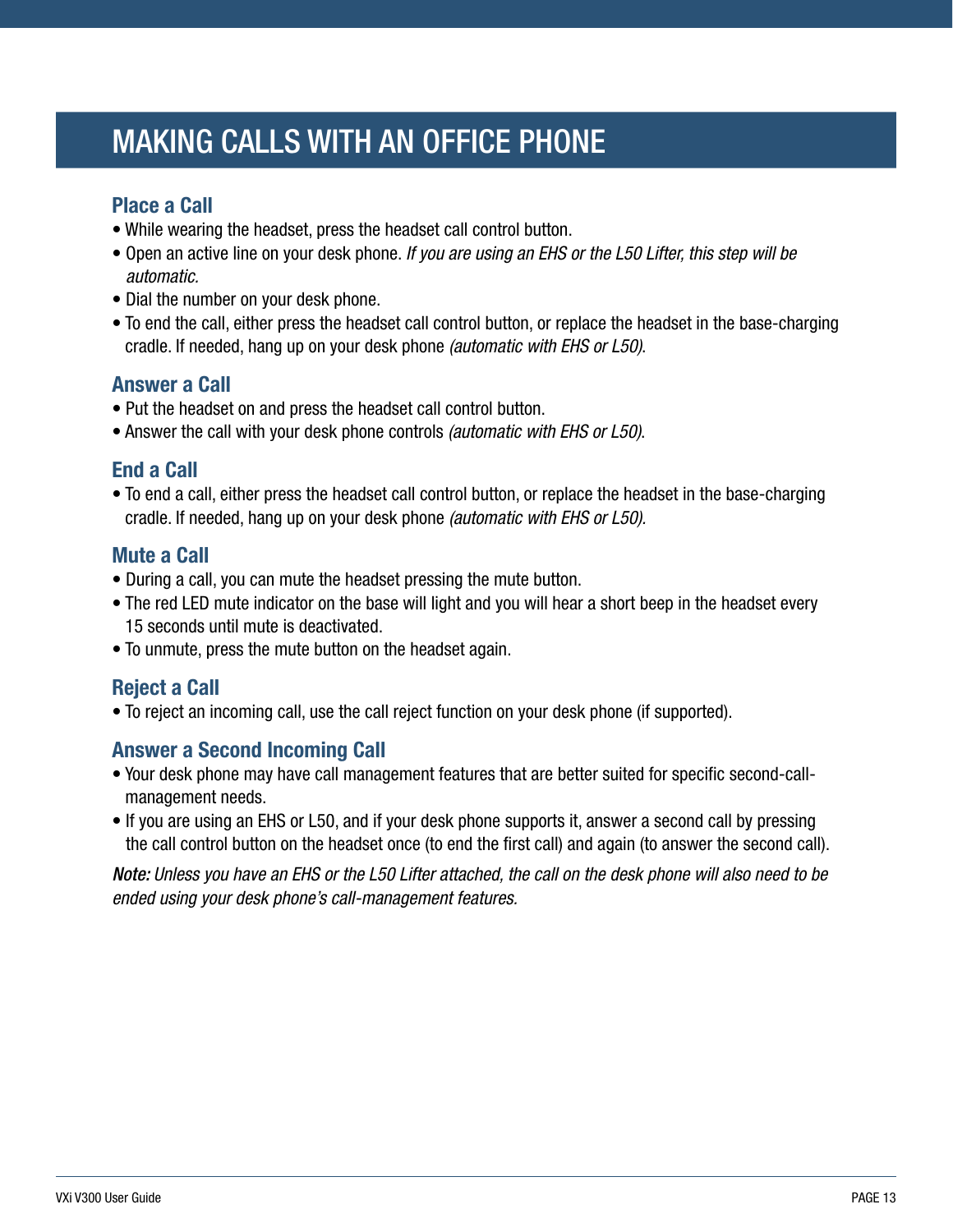# <span id="page-13-0"></span>MAKING CALLS WITH AN ANALOG (HOME) PHONE

### **Place a Call**

- Make sure phone mode 1 is selected and the phone mode LED on the base is lit red, not green.
- Lift the phone's handset (if cordless, activate the handset).
- Press the call control button on the headset and listen for a dial tone in the headset. Dial the desired number on your phone. You will hear the call in the headset.
- Once the call is connected, you may replace the phone handset, or turn the cordless handset off.
- To end the call, either press the headset call control button, or replace the headset in the base-charging cradle.

#### **Answer a Call**

- When you receive a call, you will hear ring tones in the headset. Press the headset call control button once to answer the call.
- To end the call, either press the headset call control button, or replace the headset in the base-charging cradle.

### **End a Call**

• To end a call, either press the headset call control button, or replace the headset in the base-charging cradle.

### **Mute a Call**

- During a call, you can place the headset into mute by pressing the mute button.
- The red LED mute indicator on the base will light and you will hear a short beep in the headset every 15 seconds until mute is deactivated.
- To unmute, press the mute button on the headset again.

### **Answer a Second Incoming Call**

• While on a call, you will hear a beep in your headset if you have an incoming call. Press and hold the mute button on the headset to put your current call on hold and answer the new call.

*Note: Only available with single standard (analog) telephone lines. Feature may be dependent on your telephone provider subscription.*

### **Switching a Call Between Headset and Handset**

• To switch a call from the headset to the handset without hanging up the call, first lift the telephone handset (or activate cordless handset). Then, press the headset call control button or place the headset in the base-charging cradle.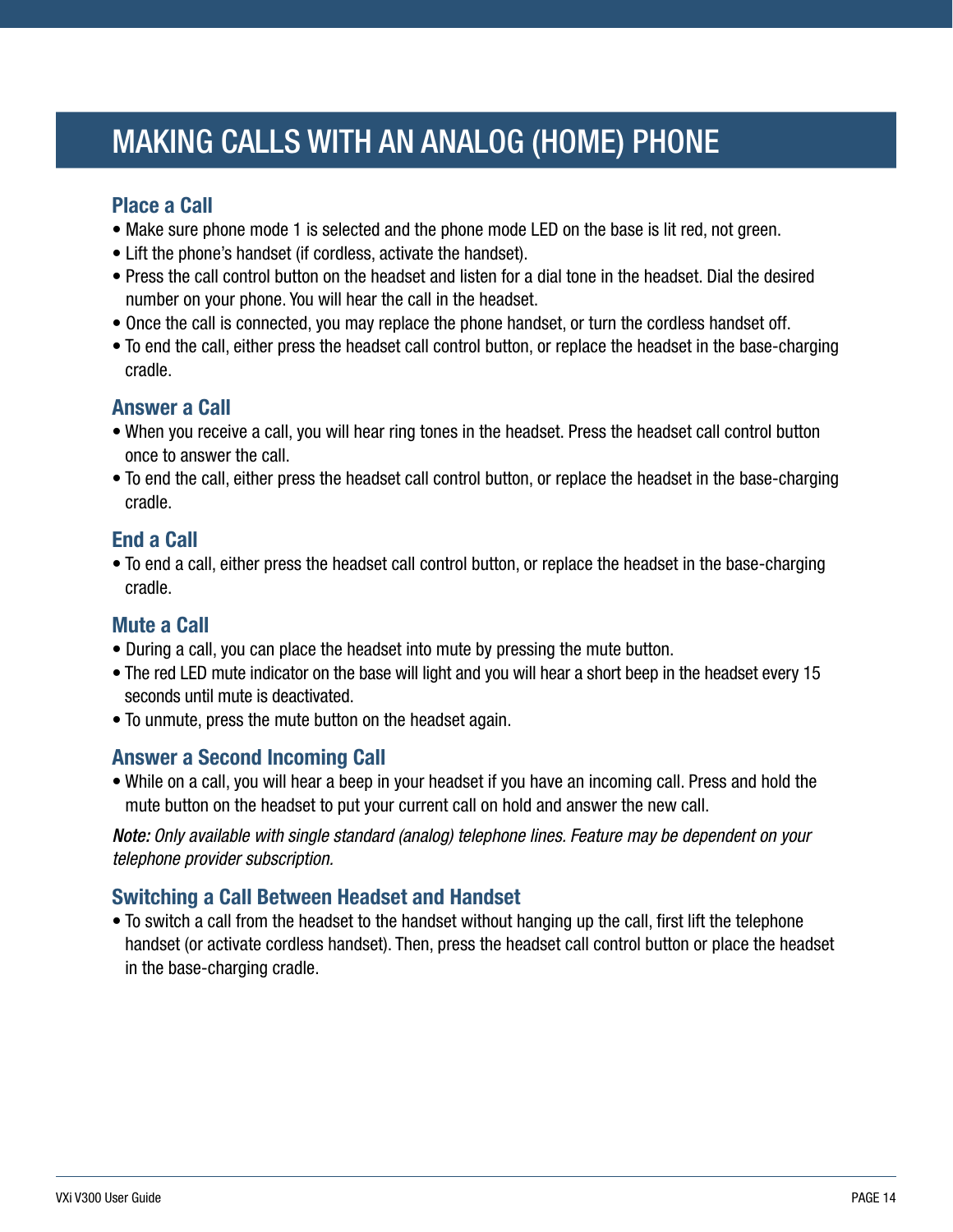# <span id="page-14-0"></span>MAKING CALLS WITH A COMPUTER

#### **Make, Answer or End a Call in PC Mode**

- Press the PC button on the base. The PC indicator LED will be lit red.
- Press the call control button on the headset to open a channel to your computer.
- Make the call using your communications software as usual. You will need to use the software controls to answer and end calls.
- When you are finished, press the call control button on the headset or place it back on the base-charging cradle to close the USB channel.

# <span id="page-14-1"></span>MAKING CALLS WITH A CELL PHONE

### **Place a Call**

- Press the Bluetooth mode button. The Bluetooth LED will light blue indicating an active channel and that your cell phone is connected to the V300 base.
- While wearing the headset, press the headset call control button.
- Dial the number as normal on your cell phone.
- To end the call, either press the headset call control button, or replace the headset in the base-charging cradle. You can also end the call using your cell phone controls.

### **Answer a Call**

- Put the headset on and press the headset call control button.
- If not selected as the primary channel, the base will automatically switch to the Bluetooth channel and the call will answer.

### **End a Call**

- To end a call, either press the headset call control button, or replace the headset in the base-charging cradle. You can also end the call using your cell phone controls.
- If another channel (Phone or PC) was selected as the primary channel, the base will switch back to it.

### **Mute a Call**

- During a call, you can mute the headset microphone by pressing the mute button.
- The red LED mute indicator on the base will light and you will hear a short beep in the headset every 15 seconds until mute is deactivated.
- To unmute, press the mute button on the headset again.

### **Reject a Call**

• To reject an incoming call, use the call reject function on your cell phone.

### **Answer a Second Incoming Call**

• To answer or reject a second incoming call, use the call functions on your cell phone.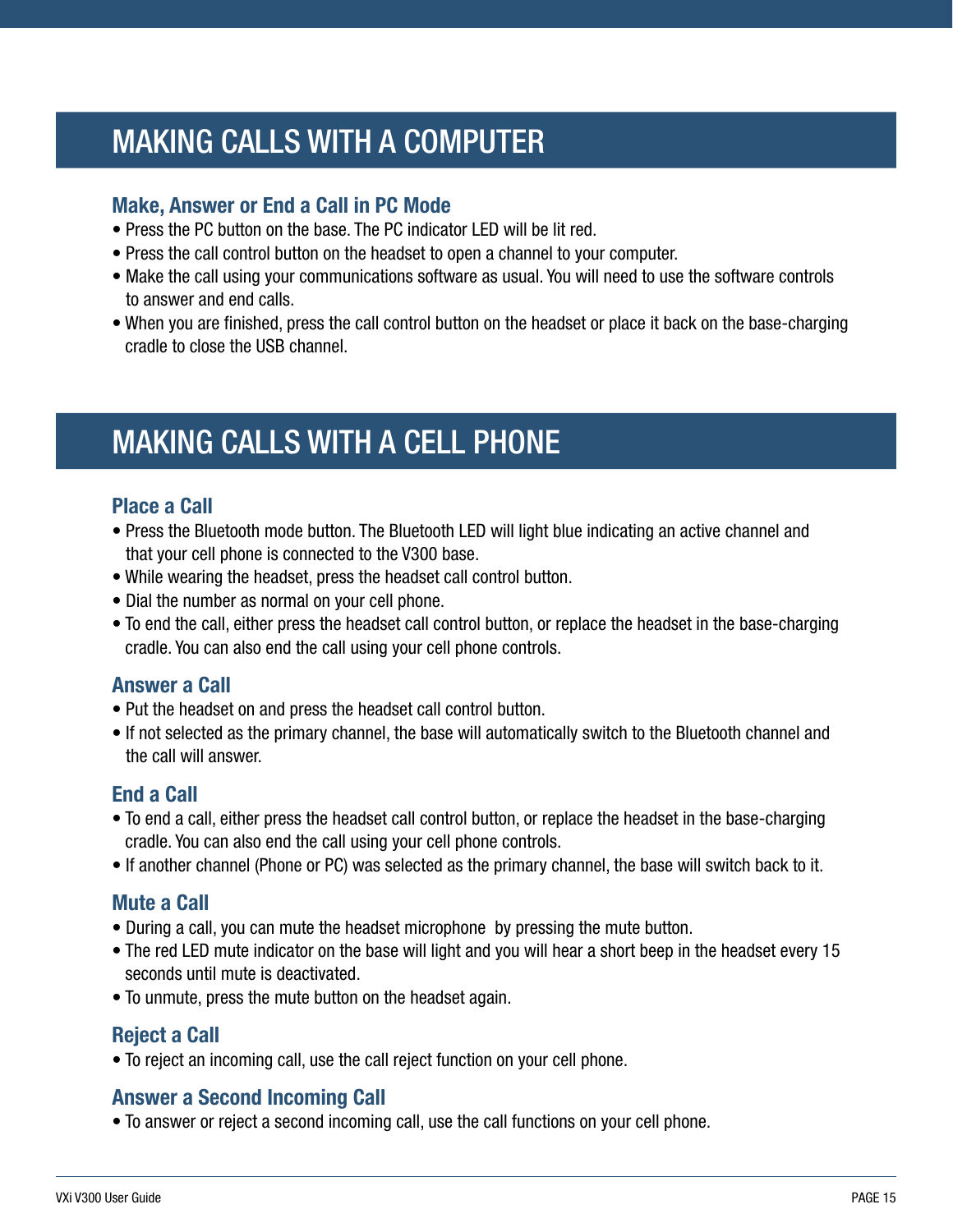# <span id="page-15-0"></span>ADVANCED FEATURES

### **Putting a Call on Hold**

- To put your current call on hold, either use the call control functions on your phone, or press the button on the base for whichever other channel you wish to use. The active channel will switch and the call will be on hold.
- To resume the held call, press its corresponding channel button on the base.

#### **Conference Two Call Channels Together**

The V300 supports conferencing two call channels together. You can merge a desk phone call with a cell phone call, a desk phone call with a PC call, and a PC call with a cell phone call.

#### **Conference Desk Phone and Cell Phone Calls Together**

- Conference an active desk phone call with a cell phone call:
	- Press and hold the Bluetooth button on the base until both the Bluetooth and phone buttons flash together.
- Conference an active cell phone call with a desk phone call:
	- Press and hold the phone button on the base until both the phone and Bluetooth buttons flash together.

#### **Conference Desk Phone and PC Calls Together**

- Conference an active desk phone call with a PC call:
- Press and hold the PC button on the base until both the PC and phone buttons flash together.
- Conference an active PC call with a desk phone call:
	- Press and hold the phone button on the base until both the phone and PC buttons flash together.

#### **Conference PC and Cell Phone Calls Together**

- Conference an active cell phone call with a PC call:
	- Press and hold the PC button on the base until both the PC and Bluetooth buttons flash together.
- Conference an active PC call with a cell phone call:
	- Press and hold the Bluetooth button on the base until both the Bluetooth and PC buttons flash together.

#### **Ending a Conference Call**

To end both calls press the headset call control button. This will close all active channels.

Note: You may also need to end a PC call manually using the softphone controls on your computer.

#### **Placing One Side of a Conference call on Hold**

- To put the one side of a conference call on hold and speak to the person on the other active channel, press the button on the base for the active channel you wish to speak to.
- To resume, press and hold the button for the channel on hold until both active channel buttons flash together.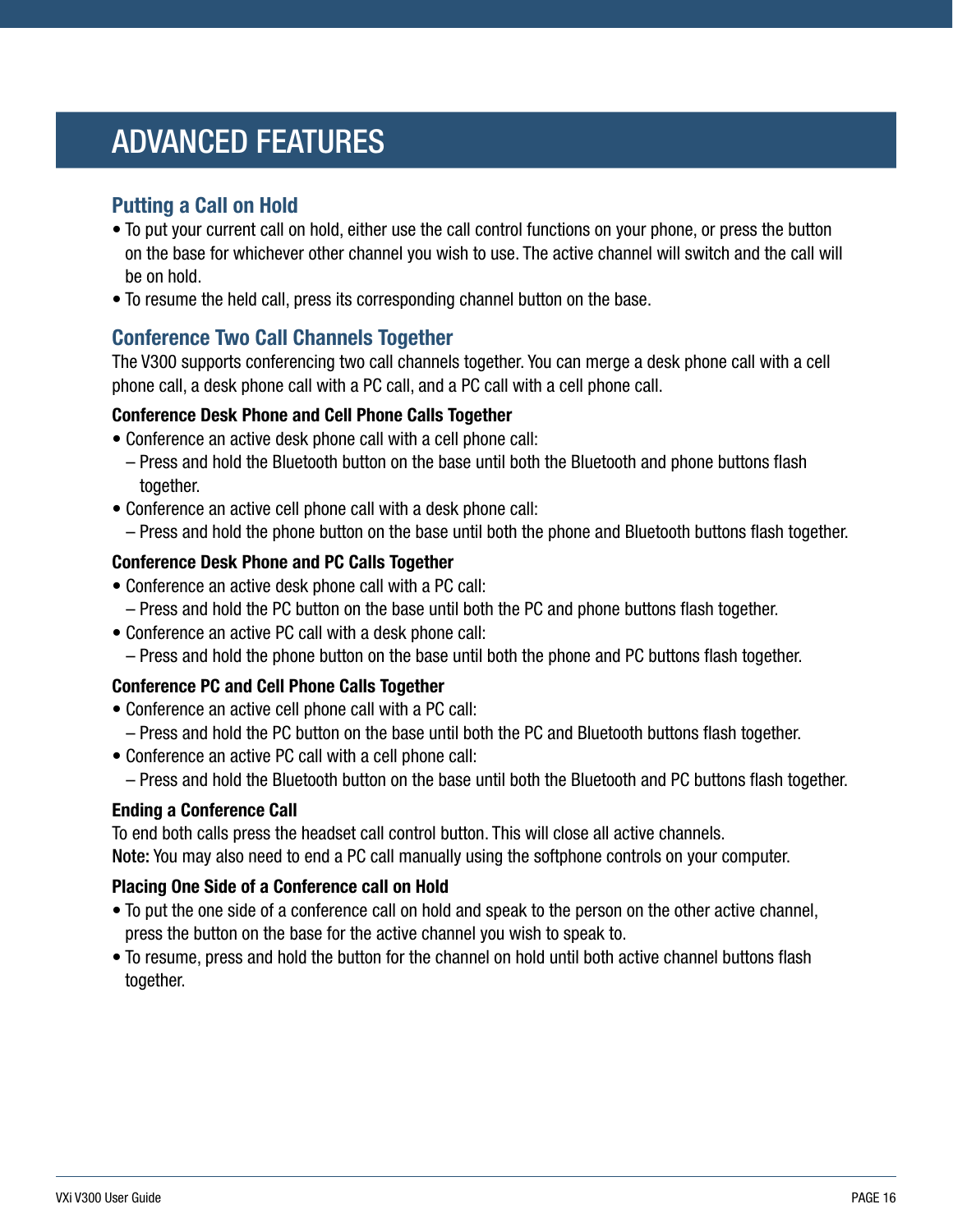# <span id="page-16-0"></span>REGISTERING / PAIRING HEADSETS TO THE BASE

The V300 supports up to two wireless headsets on one base station. The original V300 headset is registered and paired to the base at the factory. However, if you wish to add a second headset, you must register/pair it with the V300 base before use.

### **Identifying Registered and Unregistered Headsets**

- A fully charged, registered headset will have a blue call control LED.
- An unregistered headset (not paired to a base) will have a call control LED that flashes red and blue.

#### **Registering a Headset to the Base**

- Make sure the battery is properly installed and the headset is charged. If it has not been charged, place the headset into base charging cradle and charge for at least five minutes.
- Remove the headset from the base. Press and hold the pair button until the mute LED turns on (about four seconds). Release the pair button.
- Return the headset to the base charging cradle until registration is complete (about 30 seconds) and the mute LED turns off.
- Registration verification: Press the headset call control button and make a test call.
- If the registration process was not successful, repeat. If still not successful, remove the headset from the base and reset the headset by pressing the call control button. Unplug the power supply from the base, wait 15 seconds, and then reconnect the power.

### **Deregistering/Unpairing a Headset from the Base**

You must deregister a headset from its original base station before you can register it to a different base station.

- Press and hold the pair button for at least 10 seconds until the Mute LED turns on and starts to flash. Release the pair button. While the Mute LED is still flashing, immediately press and release the pair button again. This will deregister all headsets paired to the base.
- Deregistration verification: If successful, the mute LED is off and the headset call control LED will continually flash red and blue.
- If the deregistration process was not successful, repeat. If still not successful, remove the headset from the base and reset the headset by pressing the call control button. Unplug power supply from the base, wait 15 seconds, and then reconnect the power.

#### **Using Two Headsets on One Base**

• Once both headsets (primary and secondary) are registered to the same base, either headset can be used to answer or drop in and out of an active call at any time. As long as one of the two headsets is on and part of the active call, the call will not end. The call will only end when the active connection on both headsets has been ended, or the party at the opposite end of the call hangs up.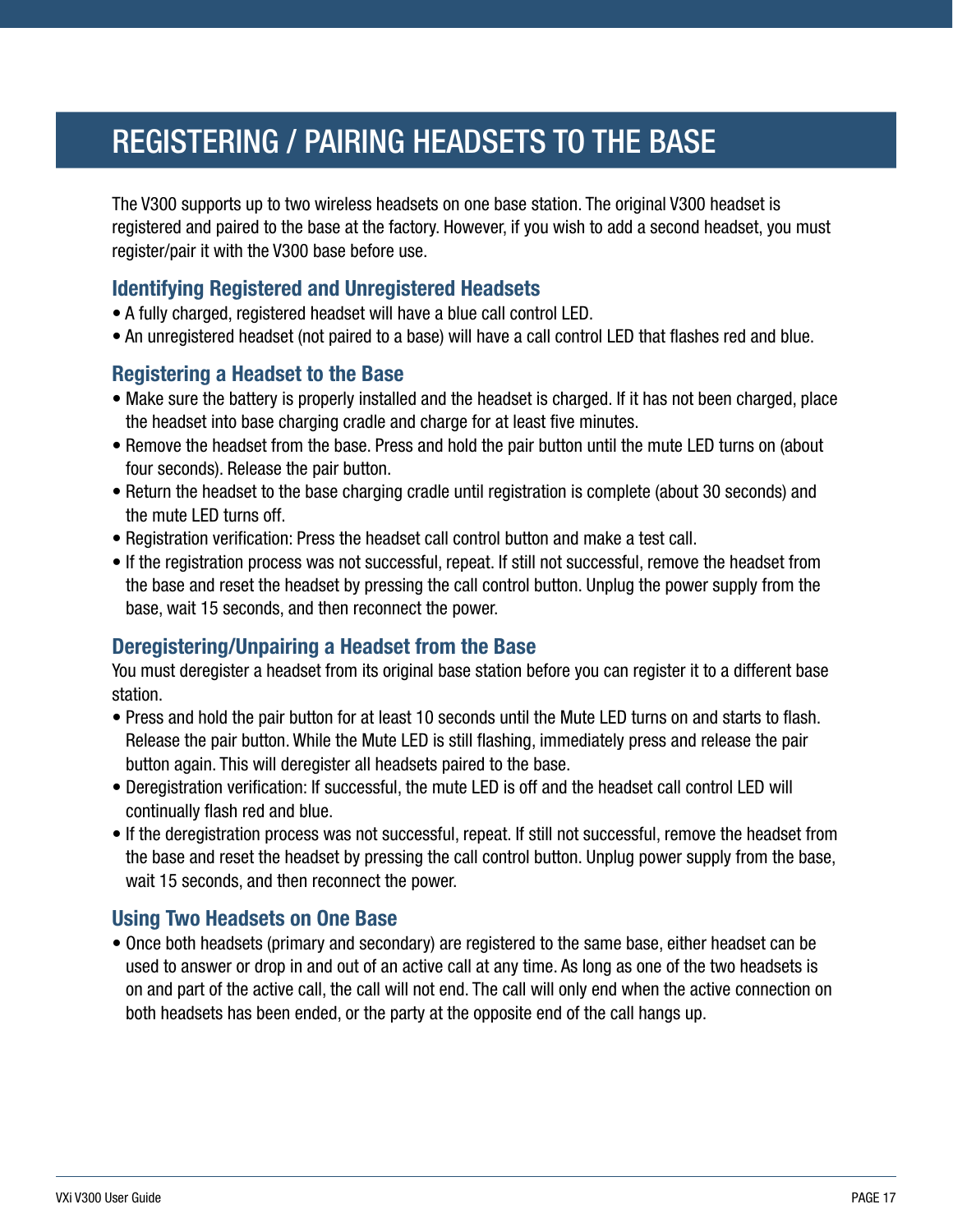# <span id="page-17-0"></span>ENERGY-SAVING CHARGING MODE

When this mode is activated, all headset functions will be disabled, except for headset battery charging.

#### **To Activate the Energy-Saving Charging Mode:**

- Unplug the headset base power adapter from the power outlet. Make sure all headsets are charged before proceeding.
- Press and hold the pair button on the base, and, at the same time, plug the base power adapter back into the power outlet. The mute LED on the headset base will start flashing after about 20 seconds. Do not release the pair button until the mute LED is flashing.
- Release the pair button and then press it again within 2 seconds.

Note: When the energy-saving charging mode is successfully enabled, the mute LED will turn off. Any headsets will also be deregistered from the base and will need to be registered back to the base prior to use.

If the headset fails to enter this mode, repeat all steps above.

#### **To Deactivate the Energy-Saving Charging Mode:**

- Unplug the base power adapter from the power outlet, and then plug it back in. The headset base will power up as normal.
- Or, register the headset back to the headset base. See the "Adding and Registering a Headset" section of the user guide for instructions.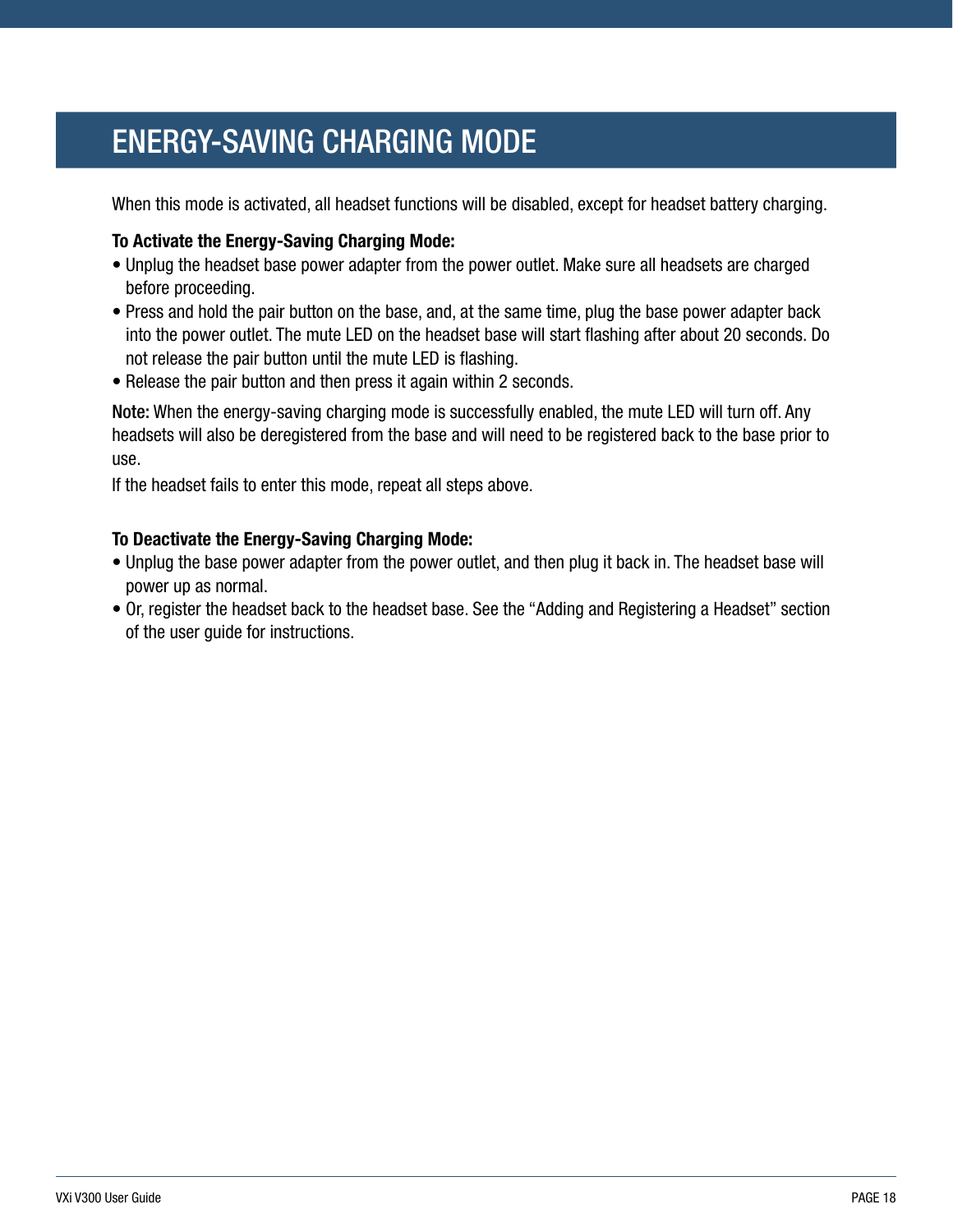# <span id="page-18-0"></span>FUNCTIONS & INDICATORS TABLES

### **Base**

| <b>Base/Headset</b> | <b>Function</b>                                                    | <b>Button/Duration</b><br>of Press           | <b>Base LED</b><br><b>Indicator</b>                  | <b>Headset LED</b><br><b>Indicator</b> | <b>Headset Audio</b><br><b>Indicator</b> | <b>Voice Indicator</b><br>(in English) |
|---------------------|--------------------------------------------------------------------|----------------------------------------------|------------------------------------------------------|----------------------------------------|------------------------------------------|----------------------------------------|
| <b>Base</b>         | PC output path                                                     | PC<br>(quick press)                          | <b>Red PC LED</b>                                    | $\overline{a}$                         | $\overline{\phantom{a}}$                 | $\overline{a}$                         |
| <b>Base</b>         | Phone output<br>path                                               | Phone<br>(quick press)                       | Green or red<br>phone LED                            | $\overline{\phantom{0}}$               | $\overline{\phantom{m}}$                 | $\overline{a}$                         |
| <b>Base</b>         | Bluetooth<br>output path                                           | Bluetooth<br>(quick press)                   | <b>Blue Bluetooth</b><br>LED                         | $\overline{a}$                         | $\overline{\phantom{m}}$                 | $\overline{a}$                         |
| <b>Base</b>         | Analog phone<br>mode                                               | Mode<br>(quick press)                        | Red phone<br>LED                                     | $\overline{\phantom{0}}$               | $\overline{a}$                           | $\overline{a}$                         |
| Base                | Office (digital/<br>VoIP) phone<br>mode                            | Mode<br>(quick press)                        | Green phone<br><b>LED</b>                            | $\qquad \qquad \blacksquare$           | $\qquad \qquad \blacksquare$             | $\overline{a}$                         |
| <b>Base</b>         | Pair to a<br><b>Bluetooth</b><br>device                            | <b>Bluetooth Pair</b><br>(press and<br>hold) | <b>Blue Bluetooth</b><br>pair LED (fast<br>flash)    | $\overline{\phantom{0}}$               |                                          | "Enter pairing"                        |
| Base                | Conference<br>PC with active<br>desk phone<br>call                 | <b>PC</b><br>(press and<br>hold)             | PC and phone<br><b>LEDs flash</b><br>together        | $\blacksquare$                         | 3 beep rising<br>tone                    | $\overline{a}$                         |
| Base                | Conference<br>cell phone call<br>with active<br>desk phone<br>call | Bluetooth<br>(press and<br>hold)             | <b>Bluetooth and</b><br>phone LEDs<br>flash together | $\qquad \qquad \blacksquare$           | 3 beep rising<br>tone                    | $\overline{\phantom{a}}$               |
| <b>Base</b>         | Conference<br>desk phone<br>call with active<br>PC call            | Phone<br>(press and<br>hold)                 | PC and phone<br><b>LEDs flash</b><br>together        | -                                      | 3 beep rising<br>tone                    | $\overline{a}$                         |
| Base                | Conference<br>cell phone call<br>with active PC<br>call            | Bluetooth<br>(press and<br>hold)             | PC and<br>Bluetooth<br><b>LEDs flash</b><br>together | $\overline{a}$                         | 3 beep rising<br>tone                    | $\overline{a}$                         |
| Base                | Conference<br>phone call<br>with active cell<br>phone call         | Phone<br>(press and<br>hold)                 | Phone and<br>Bluetooth<br>LEDs flash<br>together     | $\blacksquare$                         | 3 beep rising<br>tone                    | $\overline{\phantom{a}}$               |
| Base                | Conference PC<br>call with active<br>cell phone call               | <b>PC</b><br>(press and<br>hold)             | PC and<br>Bluetooth<br>LEDs flash<br>together        | -                                      | 3 beep rising<br>tone                    | $\qquad \qquad \blacksquare$           |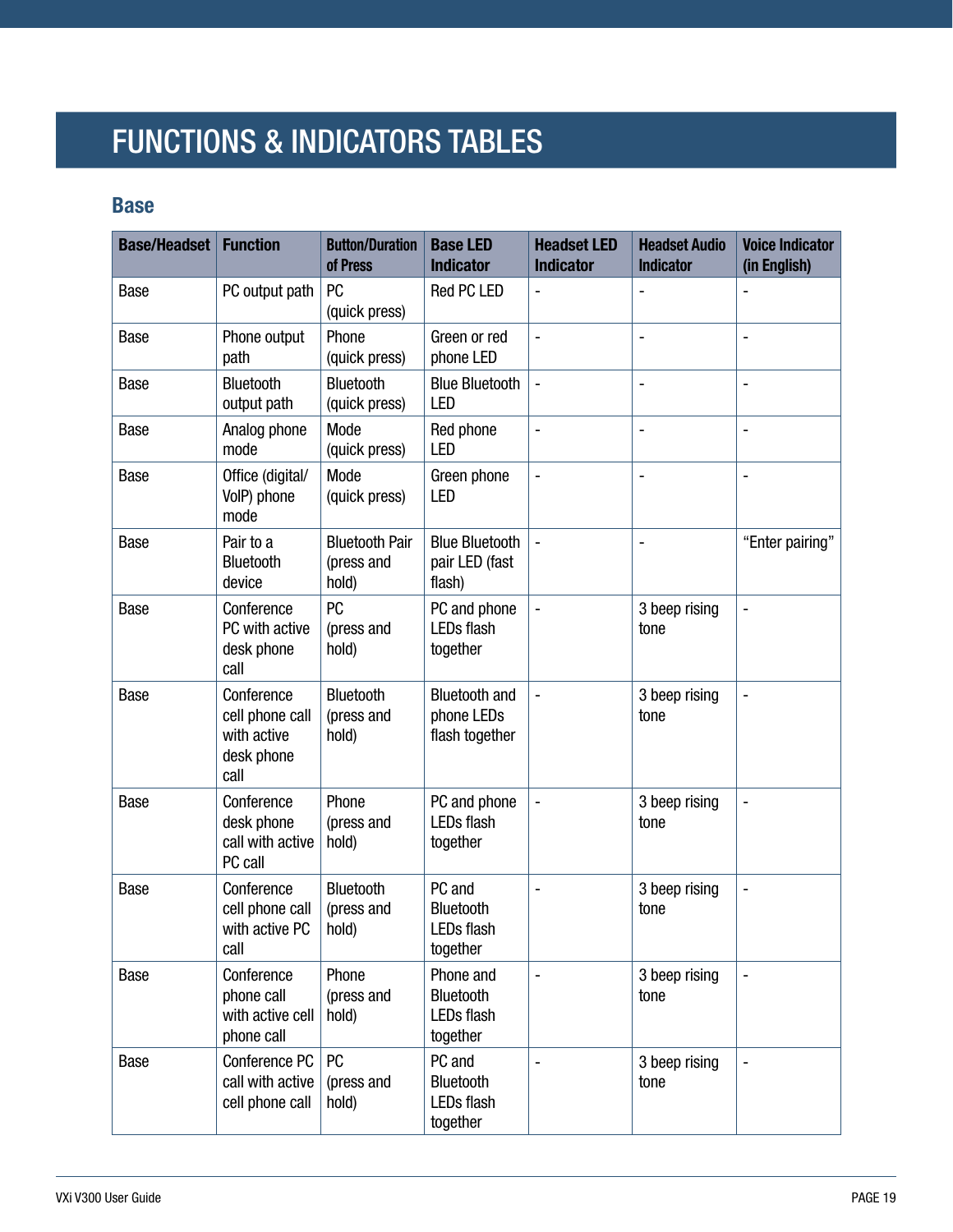# FUNCTIONS & INDICATORS TABLES (CONTINUED)

# **Headset**

| <b>Base/Headset</b> | <b>Function</b>                                         | <b>Button/Duration</b><br>of Press                    | <b>Base LED</b><br><b>Indicator</b> | <b>Headset LED</b><br><b>Indicator</b>                                         | <b>Headset Audio</b><br><b>Indicator</b> | <b>Voice Indicator</b><br>(in English) |
|---------------------|---------------------------------------------------------|-------------------------------------------------------|-------------------------------------|--------------------------------------------------------------------------------|------------------------------------------|----------------------------------------|
| Headset             | Charging in<br>base station                             | $\overline{\phantom{0}}$                              |                                     | Red while<br>charging; blue<br>when charged                                    |                                          |                                        |
| Headset             | Volume up                                               | Volume Up<br>(quick press)                            | $\overline{\phantom{a}}$            |                                                                                | 1 short tone                             | $\overline{a}$                         |
| Headset             | Volume down                                             | <b>Volume Down</b><br>(quick press)                   | $\overline{a}$                      | $\overline{a}$                                                                 | 1 short tone                             | $\overline{\phantom{a}}$               |
| Headset             | Maximum<br>or minimum<br>volume<br>reached              | Volume Up or<br><b>Volume Down</b><br>(quick press)   |                                     | $\overline{a}$                                                                 | 3 quick beeps                            |                                        |
| Headset             | Mute (On/Off)                                           | <b>Mute Button</b><br>(quick press)                   | $\overline{\phantom{a}}$            |                                                                                | 1 short tone                             | $\overline{a}$                         |
| Headset             | Mute<br>Reminder                                        |                                                       | Red mute LED                        | $\overline{\phantom{0}}$                                                       | 1 tone (every<br>15 seconds)             |                                        |
| Headset             | Answer a call                                           | <b>Call Control</b><br><b>Button (quick</b><br>press) | $\overline{\phantom{a}}$            | <b>Blue light</b><br>flashes<br>slightly faster                                | 1 short tone                             |                                        |
| Headset             | End a call                                              | <b>Call Control</b><br><b>Button (quick</b><br>press) |                                     | <b>Blue light</b><br>flashes<br>slightly slower                                | 1 short tone                             |                                        |
| Headset             | Call control<br>key pressed                             | 1 short beep                                          | $\overline{a}$                      |                                                                                | ÷                                        | $\overline{a}$                         |
| Headset             | Out of range                                            | Any headset<br>button                                 | $\qquad \qquad \blacksquare$        | $\overline{a}$                                                                 | -                                        | "Out of range"                         |
| Headset             | Very low<br>battery                                     |                                                       |                                     | Flashes 3 times<br>then pauses;<br>repeats 3 more<br>times, then<br>shuts down |                                          |                                        |
| Headset             | Low battery                                             | $\qquad \qquad \blacksquare$                          | $\blacksquare$                      | <b>Flashes every</b><br>20 seconds                                             |                                          | "Low battery"                          |
| Headset             | Incoming call<br>(analog mode)                          | $\overline{\phantom{a}}$                              | ٠                                   | <b>Flashes</b><br>quickly                                                      | -                                        | ٠                                      |
| Headset             | Answer second<br>incoming call<br>(analog mode<br>only) | Mute button<br>(long press)                           | $\overline{\phantom{a}}$            |                                                                                | 1 short tone                             | $\overline{a}$                         |
| Headset             | Headset not<br>registered                               | Any headset<br>button                                 | $\blacksquare$                      | Red and blue<br>alternating<br>flash                                           | $\overline{a}$                           | "Not<br>registered"                    |